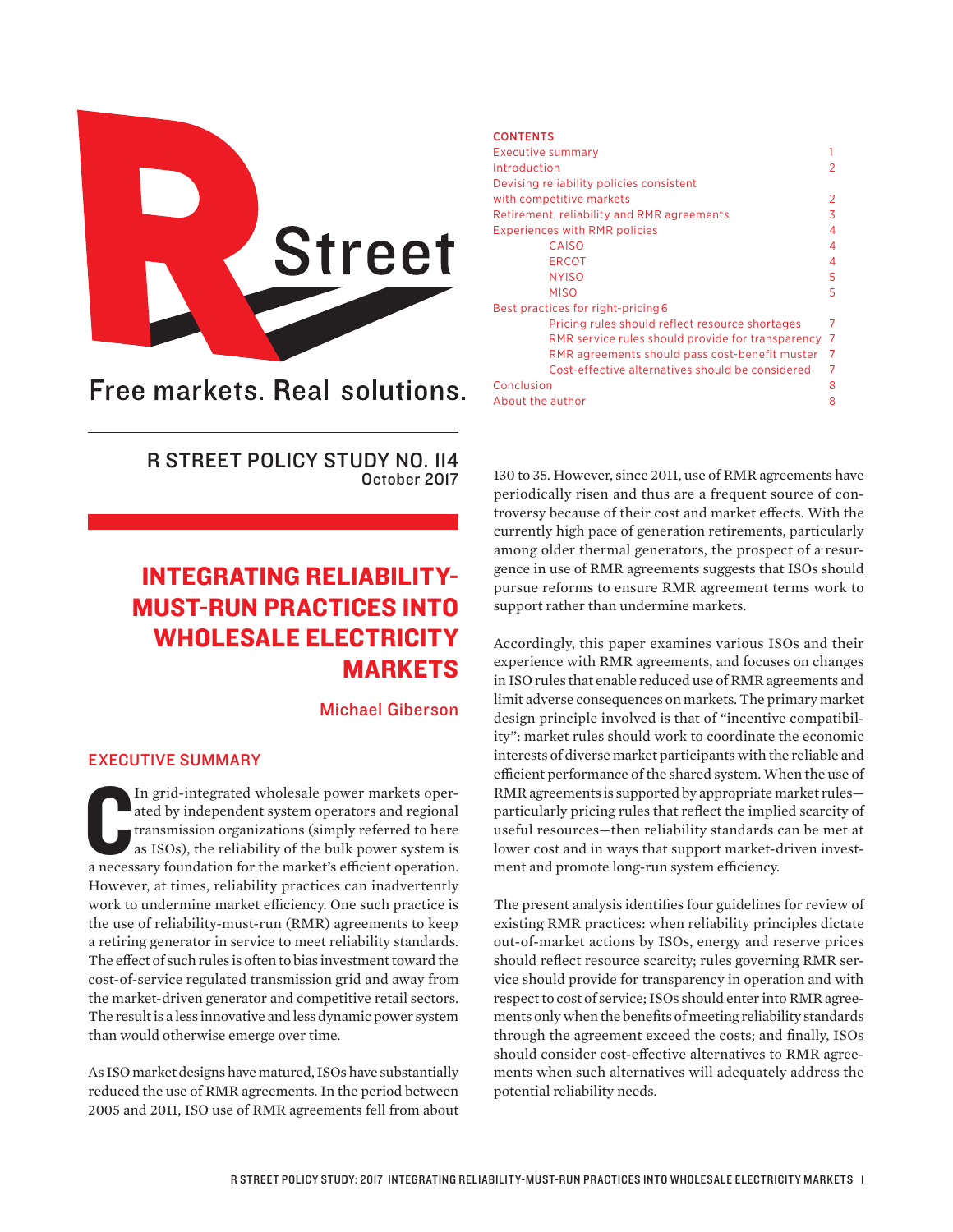#### INTRODUCTION

Much of the electric power system in the United States and Canada is organized into regional power grids with fully integrated wholesale power markets. The organizations operating these regional grids—independent system operators and regional transmission organizations (generically referred to as ISOs herein)—support trade and manage use of the transmission grid by electric utilities, generators, big industrial consumers and retail energy suppliers, while maintaining system reliability. A key challenge and continuing tension in ISO operation comes in maintaining reliability in a costeffective and competitive way.

One tool available to ISOs to support grid reliability are reliability-must-run (RMR) agreements.<sup>1</sup> RMR agreements are contracts between the ISO and a generation unit that is planning to retire. They are intended to keep the unit in operation in cases in which retirement may lead to local reliability issues. RMR service is conceived of as a temporary tool intended to give market adjustments and transmission planning processes time to respond. However, the terms of RMR service can inadvertently work to undermine market adjustments and bias regional grids toward transmissionbased solutions. Such bias moves system costs away from the competitive, market-based sectors of the electric power system and toward the monopoly, cost-of-service-based regulated sector of the system. In addition, transitioning generation resources from a market environment to cost-based rate regulation has proven complex and often controversial. The result is a somewhat less innovative, less dynamic and less efficient electric power system than is otherwise available.

Improvements in transmission operations and improved market rules have allowed ISOs to reduce the use of RMR services to a substantial degree. Whereas FERC-jurisdictional ISOs reported nearly 100 such agreements in 2005 mostly in the California ISO and ISO-New England—by 2010, FERC-jurisdictional ISOs reported just 31 RMR agreements. The Electric Reliability Council of Texas (ERCOT) had 69 RMR agreements in the period from 2002 to 2010, but just four in 2011, and one RMR agreement in 2016. However, market forces and regulatory changes have combined to accelerate the pace of unit retirements, especially among older baseload units. The resulting changes in power flows may lead

1. The comparable Midcontinent ISO practice is termed system support resource (SSR) service. For consistency within this document, all comparable practices will be described as RMR service and that term should be assumed to apply to MISO SSR service unless indicated otherwise.

ISOs to rely more heavily on RMR agreements once again.2 Given this potential for their increased use, ISOs should pursue reforms to ensure the terms of RMR service support, rather than undermine competitive markets.

## DEVISING RELIABILITY POLICIES CONSISTENT WITH COMPETITIVE MARKETS

The issue of RMR services is, in many respects, just one of many examples that reveal the potential tensions between grid reliability and market efficiency. While such tensions are not inherent in grid-integrated wholesale markets, the complexity of ISO design makes it difficult to devise rules that consistently support both reliability and efficiency. The most notorious example of failure arose in the California ISO, the early rules of which permitted and sometimes encouraged destructive trading practices that contributed to the market meltdown in 2000-2001.3 Less dramatically, before the development of effective shortage pricing rules, emergency actions taken by ISOs—such as deployment of operating reserves or demand response resources—could produce a counterproductive price suppression effect.<sup>4</sup> Even failing to co-optimize reserve procurement can encourage generation resource owners to bid strategically in an effort to become dispatched for whichever service is expected to be more profitable, in some cases diminishing system efficiency.

Reliable grid performance results from the combination of the long-term investments by transmission owners, the shortterm actions of individual market participants and the coordinating functions of ISOs. Both reliability rules and market incentives play important roles. For the most part, reliability rules are collaboratively produced by market participants but enforced centrally by ISOs and government regulatory agencies. Market-based incentives are especially important

<sup>2.</sup> See, e.g., Ira Shavel, Yingxia Yang, et al., "Reliability Risks Due to Coal Retirement at ERCOT," The Brattle Group for Texas Clean Energy Coalition, Dec. 7, 2016. [http://](http://www.texascleanenergy.org/Reliability%20Risks%20Due%20to%20Coal%20Retirement%20at%20ERCOT%20FINAL%20REPORT%206%20Dec%202016.pdf) [www.texascleanenergy.org/Reliability Risks Due to Coal Retirement at ERCOT FINAL](http://www.texascleanenergy.org/Reliability%20Risks%20Due%20to%20Coal%20Retirement%20at%20ERCOT%20FINAL%20REPORT%206%20Dec%202016.pdf)  [REPORT 6 Dec 2016.pdf](http://www.texascleanenergy.org/Reliability%20Risks%20Due%20to%20Coal%20Retirement%20at%20ERCOT%20FINAL%20REPORT%206%20Dec%202016.pdf); Devin Hartman, "Embracing Baseload Power Retirements," *R Street Policy Study* No. 97, May 30, 2017. [http://www.rstreet.org/policy-study/](http://www.rstreet.org/policy-study/embracing-baseload-power-retirements/) [embracing-baseload-power-retirements;](http://www.rstreet.org/policy-study/embracing-baseload-power-retirements/) See also, North American Electric Reliability Corporation (NERC), "Potential Reliability Impacts of EPA's Proposed Clean Power Plan: Phase I," Atlanta, GA, April 2015. [http://www.nerc.com/pa/RAPA/ra/](http://www.nerc.com/pa/RAPA/ra/Reliability%20Assessments%20DL/Potential_Reliability_Impacts_of_EPA_Proposed_CPP_Final.pdf) [Reliability%20Assessments%20DL/Potential\\_Reliability\\_Impacts\\_of\\_EPA\\_Pro](http://www.nerc.com/pa/RAPA/ra/Reliability%20Assessments%20DL/Potential_Reliability_Impacts_of_EPA_Proposed_CPP_Final.pdf)[posed\\_CPP\\_Final.pdf](http://www.nerc.com/pa/RAPA/ra/Reliability%20Assessments%20DL/Potential_Reliability_Impacts_of_EPA_Proposed_CPP_Final.pdf); Susan Tierney, Paul Hibbard, et al., "Electric System Reliability and EPA's Clean Power Plan: The Case of PJM," Analysis Group, March 16, 2015. http: www.analysisgroup.com/uploadedfiles/content/insights/publishing/ [tem\\_reliability\\_and\\_epas\\_clean\\_power\\_plan\\_case\\_of\\_pjm.pdf;](http://www.analysisgroup.com/uploadedfiles/content/insights/publishing/electric_system_reliability_and_epas_clean_power_plan_case_of_pjm.pdf) and Midcontinent ISO, "MISO's Analysis of EPA's Final Clean Power Plan Study Report," MISO Policy & Economic Studies Department, July 2016. [https://www.misoenergy.org/\\_layouts/](https://www.misoenergy.org/_layouts/MISO/ECM/Redirect.aspx?ID=229189) [MISO/ECM/Redirect.aspx?ID=229189.](https://www.misoenergy.org/_layouts/MISO/ECM/Redirect.aspx?ID=229189)

<sup>3.</sup> Darren Bush and Carrie Mayne. "In (Reluctant) Defense of Enron: Why Bad Regulation Is to Blame for California's Power Woes (or Why Antitrust Law Fails to Protect Against Market Power When the Market Rules Encourage Its Use)." *Oregon Law Review*, 83 (2004), 207. [http://heinonline.org/HOL/Page?handle=hein.journals/](http://heinonline.org/HOL/Page?handle=hein.journals/orglr83&g_sent=1&collection=journals&id=217) sent=1&collection=journals&id=217.

<sup>4.</sup> See Federal Energy Regulatory Commission, *Staff Analysis of Shortage Pricing in RTO and ISO Markets*, Staff Report, Docket No. AD14-14-000 (October, 2014). [https://](https://www.ferc.gov/legal/staff-reports/2014/AD14-14-pricing-rto-iso-markets.pdf) [www.ferc.gov/legal/staff-reports/2014/AD14-14-pricing-rto-iso-markets.pdf.](https://www.ferc.gov/legal/staff-reports/2014/AD14-14-pricing-rto-iso-markets.pdf)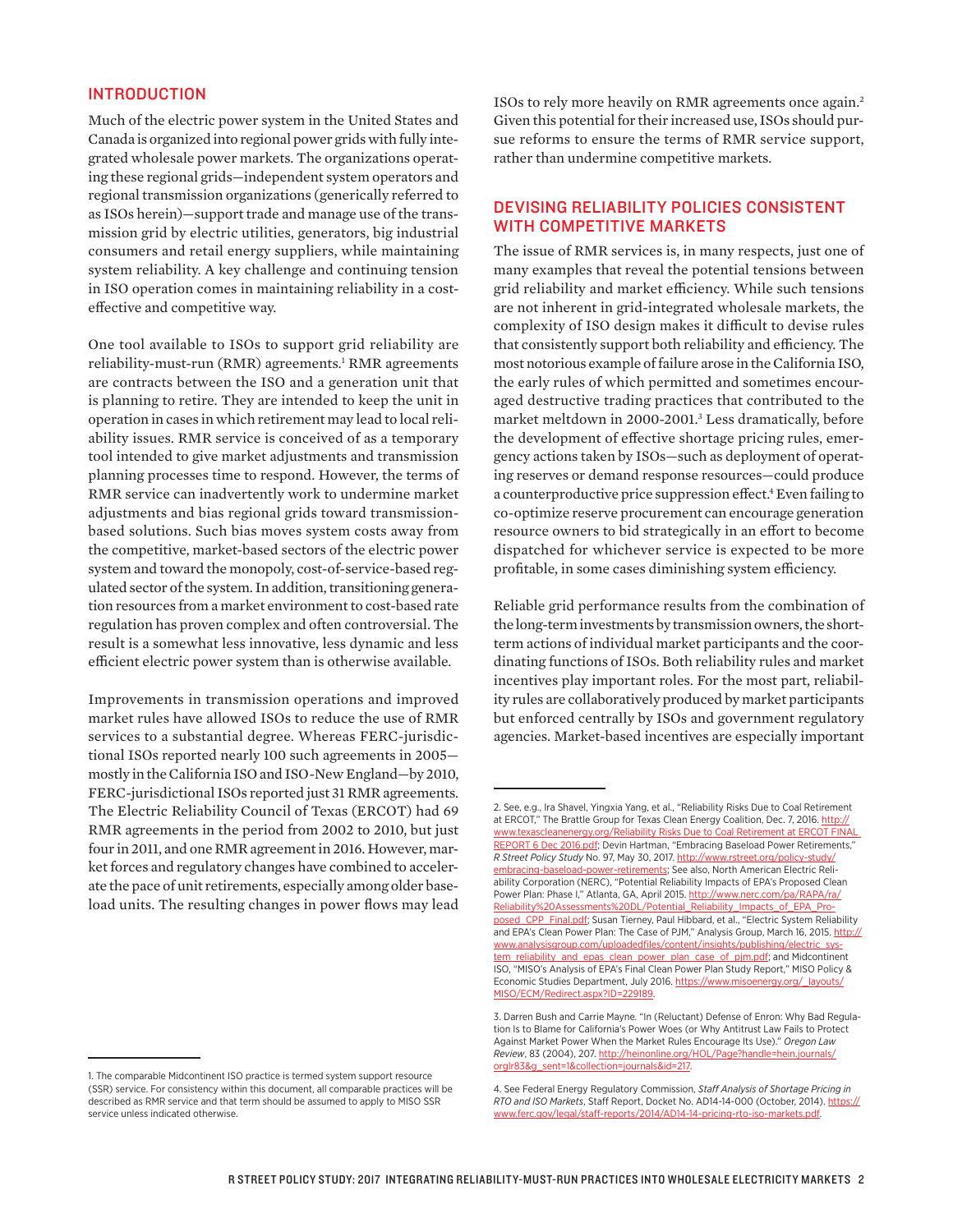to coordinate the actions of diverse market participants in support of reliable operations.

The market design principle at play is that of incentive compatibility: market rules should work to align economic interests of participants with efficient performance of the shared system. When the harmful economic consequences of reliability practices are small, so too are the resulting problems. At times, however, the harmful consequences are larger than they seem. While the benefits of reliability are easy to see, costs often are spread thinly and may be hidden altogether.

Consider a generation resource dispatched out-of-market to meet reliability requirements. The benefits are obvious on days in which absence of the resource would have risked reliability problems, and market participants are sophisticated enough to appreciate the probabilistic nature of the protection. The resource owner is compensated for the services provided, and thus is willing to follow dispatch directions as long as the compensation is at least as good as otherwise available. The direct costs of out-of-market dispatch are spread broadly across consumers, so the immediate cost is small. Yet, if pricing rules fail to reflect the out-of-market dispatch, then market prices in that part of the region will be suppressed and will tend not to fully reward other generation resources and load for actions consistent with meeting the reliability standard in play. Suppression of prices in the area similarly reduces incentives for investment that would tend to support reliability on both the supply and demand side of the market.

Well-designed wholesale power markets meet reliability standards even as they promote efficiency among generators over both short-run and long-run time horizons. Economic dispatch principles with locational pricing—the fundamental market design approach used in ISOs—offers incentives for the lowest-cost generation available and promotes investment in generation in areas where it is most valuable. In the short run, reliability is secured by procurement of reserves and other grid-support services in ancillary services markets.<sup>5</sup> Such markets enable the ISO and its consumers to secure both the energy and reserves necessary to provide protection against emergency failures of generation or transmission resources. Because providers of ancillary services are also the suppliers (and sometimes consumers) of energy, these markets are inherently connected to electric power markets.

In many electricity markets in the United States, forward capacity markets provide supplemental payments intended to assure investment that is sufficient to meet resource adequacy needs.6 In ISO markets, capacity markets are one common approach to attain resource adequacy standards.7 However, capacity markets have also sometimes created conflict between reliability, on the one hand, and cost and market efficiency, on the other. Thus, they are similarly a source of controversy among market participants.<sup>8</sup>

The complexity of ISO operations and market designs almost ensure that the rules that govern ISOs will be incomplete and perhaps even internally inconsistent. Recourse to RMR agreements to attain reliability might signal one gap in ISO market designs. Retirement of a generation unit suggests that market revenue at the unit's location was insufficient to maintain the resource in service. Yet, at the same time, the revelation of a potential reliability problem with retirement suggests the resource provided a high-value service to the market; namely, that of maintaining reliable operations under potential contingencies. The lack of sufficient market revenues for a unit that offers potentially high-valued service reveals a potential gap in the ISO markets for energy and ancillary services.

## RETIREMENT, RELIABILITY AND RMR AGREEMENTS

The market process is dynamic, and constantly sees both investment in new generation and retirement of less-efficient generation. At times, retirement of a generating unit creates potential reliability problems. In such cases, the ISO may enter into an RMR contract with the resource owner to keep the unit in service and promote grid reliability. The contracts offer valuable short-term reliability services while transmission and other alternative approaches to reliability management are developed.<sup>9</sup>

While RMR service is an important tool to maintain grid reliability, the rules that govern RMR service should be consistent with market design principles that promote efficiency. To achieve such consistency can be challenging, and at times, RMRs undermine incentives for both short-run and longrun efficiency. For example, rules that govern the dispatch

<sup>5.</sup> FERC defines ancillary services as: "Those services necessary to support the transmission of electric power from seller to purchaser, given the obligations of control areas and transmitting utilities within those control areas, to maintain reliable operations of the interconnected transmission system. Ancillary services supplied with generation include load following, reactive power-voltage regulation, system protective services, loss compensation service, system control, load dispatch services, and energy imbalance services." See "Glossary," Federal Energy Regulatory Commission, March 15, 2016.<https://www.ferc.gov/market-oversight/guide/glossary.asp>. For a comprehensive overview of ancillary service markets, see Zhi Zhou, Todd Levin, et al., *Survey of U.S. Ancillary Services Markets*, Argonne National Laboratory, January 2016. [http://www.ipd.anl.gov/anlpubs/2016/01/124217.pdf.](http://www.ipd.anl.gov/anlpubs/2016/01/124217.pdf)

<sup>6.</sup> See, e.g., Kathleen Spees, Samuel A. Newell, et al., "Capacity Markets-Lessons Learned from the First Decade," *Economics of Energy & Environmental Policy* 2.2 (2013). http://dx.doi.org/10.5547/2160-5890.

<sup>7.</sup> ERCOT employs an "energy only" market design and regulatory mandates are also employed.

<sup>8.</sup> See, e.g., James Bushnell, Michaela Flagg, et al., "Capacity Markets at a Crossroads," *EI @Haas Working Paper WP*-278, April 2017. [http://ei.haas.berkeley.edu/](http://ei.haas.berkeley.edu/research/abstracts/executive_summary_wp278.html) [research/abstracts/executive\\_summary\\_wp278.html.](http://ei.haas.berkeley.edu/research/abstracts/executive_summary_wp278.html)

<sup>9.</sup> In MISO, RMR agreements are termed system support resource (SSR) agreements. See MISO Tariff - Module C Section 38.2.7. [https://www.misoenergy.org/Library/Tar](https://www.misoenergy.org/Library/Tariff/Pages/Tariff.aspx)[iff/Pages/Tariff.aspx](https://www.misoenergy.org/Library/Tariff/Pages/Tariff.aspx). SSR services are referred to as RMR services within this report for the sake of consistency.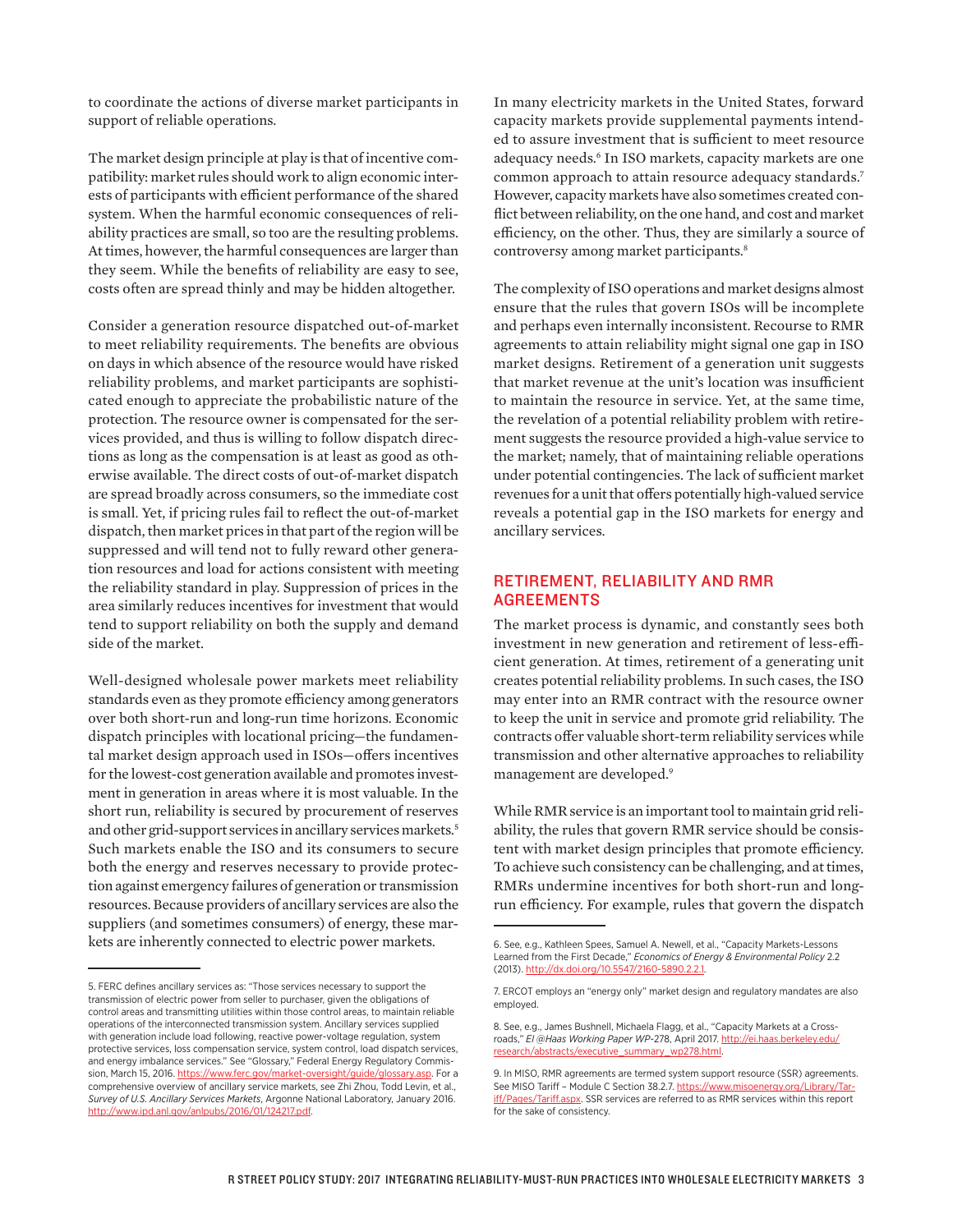of energy from RMR units may depress locational prices in the area of the resource. This effectively reduces market payments to other resources that are capable of contributing to address the local reliability concern. Rules may lead the ISO to dispatch a less efficient mix of resources than available, which raises overall costs. In the long run, depressed local energy prices discourage generation investment in areas of the grid where such resources would be especially valuable. Capacity market prices may also be suppressed by retention of uneconomic generation for reliability reasons. As a result, when market signals for investment are reduced by RMR policies, the underlying reliability issue becomes more likely to be resolved by investment in cost-of-service regulated transmission grid upgrades or expansion.

An examination of RMR policies and practices helps to illustrate both the challenges of implementing RMR policies well, and the various approaches adopted by ISOs to minimize the undesirable side effects that can accompany RMR agreements.

#### EXPERIENCES WITH RMR POLICIES

#### **CAISO**

Among ISOs, the California ISO (CAISO) relied most heavily on RMR agreements in 2005.10 As of 2006, CAISO had more than 10,000 MW of power contracted under 80 RMR procurement agreements. The California Public Utilities Commission (CPUC) adopted a policy preference for the reduction of RMR contracts and toward reliance on electric utility procurement of resources to meet local resource adequacy standards. As a result, the use of RMR agreements was rapidly reduced. <sup>11</sup> In 2007, after implementation of the CAISO resource adequacy program began, the amount of capacity with RMR agreements fell to just over 3,300 MW. By 2012, CAISO had just one unit of 165 MW of contracted RMR capacity. The total costs of must-run contracts in CAI-SO dropped from \$254 million in 2005 to just \$39 million in 2008. In 2014, it was down to \$25 million.12

The CPUC attributes the reduction of the use of RMR agreements primarily to the locational requirements of the state's resource adequacy program. Other policy and market design changes may have contributed to the reduced use of RMR agreements to a smaller degree. On April 1, 2006, CAISO

implemented a nodal-based market design that replaced the previous zonal energy pricing design. CAISO Manager of Market Information Alan Isemonger explained that zonal prices did not differentiate between locations within the zone where constraints existed and those without constraints, so market incentives did not motivate retention or investment in generation or demand response resources in constrained locations.13 In the absence of sufficiently granular price signals, RMR agreements had been necessary to satisfy reliability standards. Growth in distributed energy resources, which tend to add generation resources near load and reduce demands on the transmission grid, may have also reduced the need for RMR agreements.

The current economic and regulatory environment in CAI-SO is pressuring many thermal generators into retirement, which may result in a temporary increase in RMR agreements. In 2015, RMR agreements were employed to address reliability issues that surrounded outages and the retirement of the San Onofre Nuclear Generating Station plants. These agreements have been extended at least through 2017. In addition, CAISO has determined that two of four small Calpine Corp. power plants that sought retirement were needed to maintain reliability, and RMR agreements are likely if alternatives are not available.

#### **ERCOT**

ERCOT frequently employed RMR contracts in its first several years of operation as an ISO. Of 74 total RMR agreements entered into since 2002, 69 of them were for local transmission stability before 2010. However, due to investment in transmission facilities and the switch from a zonal to nodal market design, ERCOT has been able to reduce reliance on RMR agreements. In December 2010, the implementation of nodal market design enabled much more effective coordination of generation and transmission resources, and provided more effective energy price signals. In addition, ERCOT's comparatively high offer cap has helped provide strong incentives for investment in new generation resources where needed.

For example, during the summer of 2011, four RMR agreements were entered into to address short-term local resource adequacy concerns. Since that time, ERCOT has had just one RMR agreement for Greens Bayou Unit 5, which was entered into in June 2016 and terminated in May 2017—a year earlier than had been projected. This was due to the beginning

<sup>10.</sup> Federal Energy Regulatory Commission, *2010 ISO/RTO Metrics Report*, Appendix D. California ISO, Docket No. AD10-5-000 (Oct. 21, 2010). [https://www.ferc.gov/](https://www.ferc.gov/industries/electric/indus-act/rto/rto-iso-performance.asp) [industries/electric/indus-act/rto/rto-iso-performance.asp](https://www.ferc.gov/industries/electric/indus-act/rto/rto-iso-performance.asp).

<sup>11.</sup> See California Public Utilities Commission, *The 2016 Resource Adequacy Report,* January 2017. [http://www.cpuc.ca.gov/WorkArea/DownloadAsset.](http://www.cpuc.ca.gov/WorkArea/DownloadAsset.aspx?id=6442453942) [aspx?id=6442453942.](http://www.cpuc.ca.gov/WorkArea/DownloadAsset.aspx?id=6442453942) In addition, see earlier annual reports and related information available from the CPUC at http://www.cpuc.ca.gov/RA/

<sup>12.</sup> California ISO, *2015 Annual Report on Market Issues and Performance*, May 2016, pp. 13, 222. [http://www.caiso.com/Documents/2015AnnualReportonMarketIssuesand](http://www.caiso.com/Documents/2015AnnualReportonMarketIssuesandPerformance.pdf) [Performance.pdf](http://www.caiso.com/Documents/2015AnnualReportonMarketIssuesandPerformance.pdf).

<sup>13.</sup> Isemonger, Alan G. "Market redesign and technology upgrade: a nodal implementation." *The Electricity Journal* 22.8 (2009): 72-81. [https://doi.org/10.1016/j.](https://doi.org/10.1016/j.tej.2009.08.005) [tej.2009.08.005](https://doi.org/10.1016/j.tej.2009.08.005).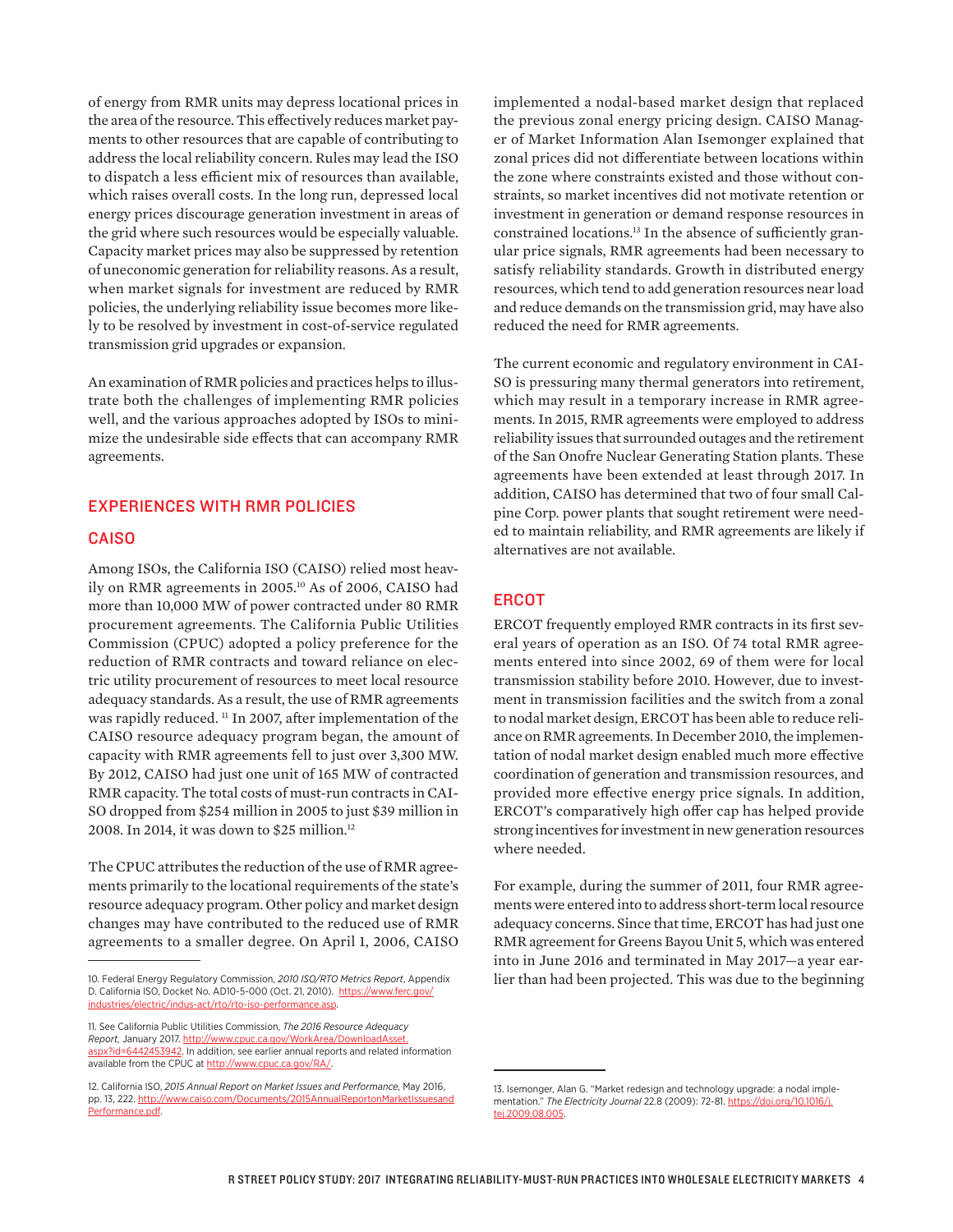of commercial operations of Exelon Corp.'s Colorado Bend Energy Center II.14

However, a combination of current market forces and changing policy environment may result in an increased pace of retirements over the next five years.15 System reliability is a complex mix of consumer demand, generation resources, transmission capability and operating practices. As such, each retirement potentially raises local reliability issues that may give rise to RMR contracts. In October 2016, ERCOT adopted changes to RMR study procedures to align customer demand forecasts with forecasts used in transmission planning studies, a change expected to further reduce use of RMR agreements. However, employment of local reserve requirements may better integrate reliability practices and market efficiency.16

#### NYISO

The New York ISO (NYISO) has not relied upon RMR services directly, but three units that sought to retire in the period from 2012 to 2014 were retained in service through reliability-support-service agreements between the transmission owner and the generation resource, and as approved by the New York State Public Service Commission. Independent power producers filed a complaint with FERC stating that terms of the agreement led uneconomic generators to bid into NYISO capacity markets at prices below their goingforward costs, which resulted in the suppression of capacity prices by out-of-market payments approved by state regulators. While FERC denied the complaint, it directed NYISO to consider whether capacity market rules should be modified to address the concerns. FERC subsequently directed NYISO to add RMR provisions to its tariff to provide for retention and compensation of generation resources needed for reliability purposes.

Much controversy centered on the proposed rules that govern so-called capital expenditure "clawbacks" and the controversy reveals some of the challenges of mixing out-ofmarket reliability practices into an otherwise competitive market. Under a clawback rule, should an RMR unit compensated for capital expenditure later return to commercial operation, the ISO recovers the cost of the capital improvement by taking any market revenue from the unit that is in excess of unit marginal cost. By their nature, RMR contracts involve sub-economic generation assets. Generation own-

ers notify the market of a desire to retire units because the units are not expected to secure adequate compensation in the market to justify the continuation of service.17 At times, in cases in which such units are retained for reliability purposes, the retained units require substantial capital investments to provide that service.18 RMR agreements provide cost-of-service based payments that are projected to be the minimum payments necessary to allow the unit to meet the reliability need.

After capital upgrades have been made, however, and market conditions change, resource owners may desire to return the unit into market service. In effect, such possibilities allow private investors to tap ratepayers for the capital needed to rehabilitate assets. This obviously creates unfair competition in the market and undermines sound investment incentives. Therefore, FERC directed NYISO to discourage units from "toggling" from market service to non-market reliability status and back to market service. On the other hand, if the upgraded generation resource had indeed become economical under expected market conditions, it would be inefficient to force the unit to retire. NYISO has proposed "clawback" repayments as a mechanism to recover capital expenditures undertaken while under a cost-based RMR agreement.

### **MISO**

In 2010, the Midcontinent ISO (MISO) had no units under RMR agreements, but an increase in proposed retirements and potential reliability issues led to the ISO securing 1,024 MW of capacity from 16 units in 2014. As a result, RMR costs and cost allocation issues have become contentious within the ISO.

Beginning in 2012, proposed retirements in Michigan's Upper Peninsula led to RMR agreements in the area for several small generators and the 344 MW Presque Isle coalfired plant. Disputes over cost recovery continued for several years. Industrial customers in the area protested that Presque Isle was recovering RMR related costs both through retail utility rates and through MISO surcharges. The Michigan Agency for Energy and other consumer interests claimed RMR charges included more than \$10 million for

<sup>14.</sup> Bellero, Lauren, "ERCOT to end reliability agreement for NRG plant early," *S&P Global Market Intelligence*, April 3, 2017. [https://www.snl.com/interactivex/article.](https://www.snl.com/interactivex/article.aspx?KPLT=7&id=40131482) [aspx?KPLT=7&id=40131482.](https://www.snl.com/interactivex/article.aspx?KPLT=7&id=40131482)

<sup>15.</sup> Shavel, et al.

<sup>16.</sup> For additional detail, see the discussion of RMR agreements in Potomac Economics (Independent Market Monitor for ERCOT), *2016 State of the Market Report for the ERCOT Electricity Markets*, May 2017, pp. 96-97. [https://www.potomaceconomics.com/](https://www.potomaceconomics.com/wp-content/uploads/2017/06/2016-ERCOT-State-of-the-Market-Report.pdf) [wp-content/uploads/2017/06/2016-ERCOT-State-of-the-Market-Report.pdf](https://www.potomaceconomics.com/wp-content/uploads/2017/06/2016-ERCOT-State-of-the-Market-Report.pdf).

<sup>17.</sup> Note that if RMR terms and conditions are not carefully devised, it may be possible for the generation resource to game the process to gain above-market compensation. This specific concern arose in PJM in 2014, when negotiations over RMR costs to retire GenOn Power Midwest LP units ended with a so-called "black box settlement." A black box amount is a compromise payment agreed to by participants that does not specify exactly how the amount reflects the formulas or other payment terms set out in the ISO's Open Access Transmission Tariff (OATT). See GenOn Power Midwest, LP, Docket No. ER12-1901-001, and in particular the comments of the PJM Independent Market Monitor filed in this docket May 28, 2013. [http://www.monitoringanalytics.](http://www.monitoringanalytics.com/reports/Reports/2013/IMM_Comments_ER12-1901-001_20130528.pdf) [com/reports/Reports/2013/IMM\\_Comments\\_ER12-1901-001\\_20130528.pdf.](http://www.monitoringanalytics.com/reports/Reports/2013/IMM_Comments_ER12-1901-001_20130528.pdf)

<sup>18.</sup> Often the prospects of significant capital investment to continue a unit in service motivates the owner to seriously consider unit retirement as an option. Such investments are sometimes necessary to upgrade environmental controls and are, at other times, driven by maintenance reviews.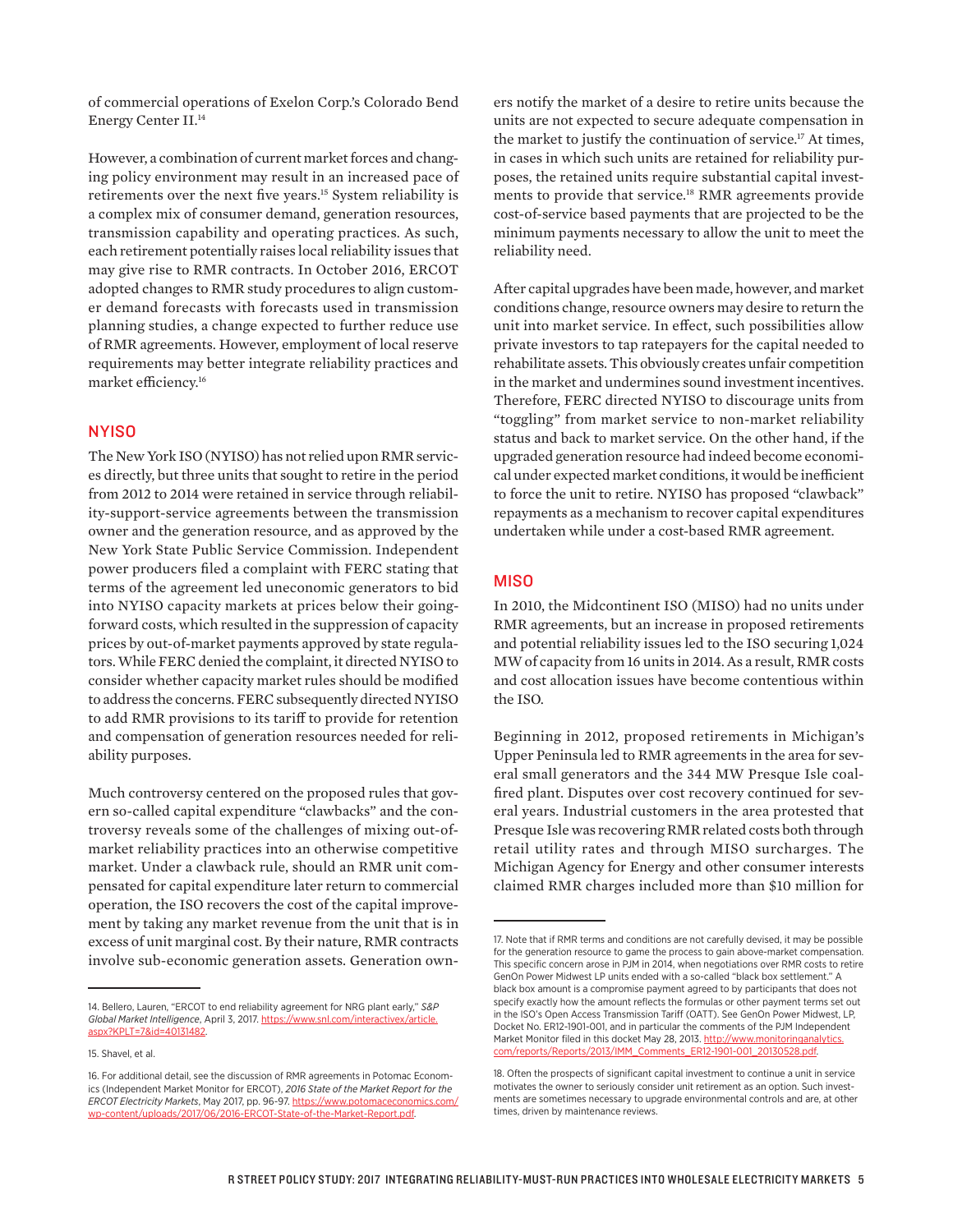improvements not actually made. While the State of Michigan helped negotiate an end to the Presque Isle RMR agreement in 2015, the charges remained disputed well into the following year.<sup>19</sup>

Two smaller units under RMR agreements in the Upper Peninsula of Michigan were also a cause for controversy. The White Pine units 1 and 2 were retained under RMR agreements for about \$6 million annually from mid-2014 through November 2016. When the American Transmission Co. (ATC) proposed a transmission plan that was intended to address the reliability concerns underlying the White Pine RMR agreements, the Michigan Public Service Commission objected on multiple, seemingly inconsistent grounds. While the commission declared the agreements overly expensive especially given poverty levels in the affected areas—it also stated that the ATC transmission plan would fail to provide adequate reliability protection for the area, and that the RMR agreement would be needed at least into 2018. Other parties objected that termination of the agreement would have adverse consequences for employment in the area. This resulted in counter-objections to efforts to use the MISO OATT to pursue public policy goals beyond regulated electric power services at just and reasonable rates.

The owners of the White Pine units themselves protested the ATC plan, implying that they preferred to remain on the RMR agreement to either retiring the units (as they had once indicated an intention to do) or returning them to commercial operation. Such a stance suggests that the terms of the RMR agreement may be more rewarding than necessary. Cost-based rates should fully compensate the owner for use of its resources, but should not provide a sufficiently attractive reward to induce the owner to prefer to remain an RMR resource when the ISO has determined it is no longer necessary.

#### BEST PRACTICES FOR RIGHT-PRICING

Grid reliability is not solely the responsibility of transmission grid operators. It is the shared product of the interaction of transmission operators, transmission owners, generators and consumers. Since most parts of the system are owned privately and operated separately, extensive coordination among these entities is necessary. Some coordination is obtained through rule-following and constant communication, but ultimately the system relies upon price signals to provide the strong incentives needed to ensure that private actions support grid reliability.

The most effective system to coordinate generation and load in the short run is a real-time market with locational marginal pricing and co-optimized procurement of energy and reserves. Alternatives to locational marginal pricing—such as the zonal markets once employed by CAISO and ERCOT provide less effect coordination among market participants and often require more extensive ISO management of grid congestion. The co-optimization of energy and ancillary markets is also important to give the ISO system the information needed to identify the lowest-cost available energy and reserve resources.

Importantly, as indicated in the CAISO discussion above, locational prices must be sufficiently granular to reflect the value of energy production, capacity and other reliabilityrelated resources at different locations within the grid. Along with the overall quantity and responsiveness of the reserve resource, when grid characteristics make the location of reserves important, reserve market prices should reflect the higher value of better-located resources. Similarly, in ISOs with capacity markets, such prices should also reflect projected transmission capability and any resultant locational capacity value.

Despite the fact that it involves the placement of resources in the monopoly and cost-based regulation of a portion of the electric power industry, investment in transmission enhancement is, at times, the most efficient answer. But because transmission planning and cost allocation are outof-market reliability actions, attention must be given to the potential for adverse consequences for overall market efficiency. For example, within ERCOT, some parties have called the existing transmission planning and approval process overly eager to invest in transmission over alternative reliability-enhancing approaches.20

Nevertheless, grid operators find it necessary to supplement private, decentralized responses of generation and load by taking out-of-market actions to ensure reliable operations. When out-of-market actions are used to maintain reliability—including securing RMR agreements—the policies that govern such actions should promote market efficiency to the extent possible. At a minimum, out-of-market actions should be taken in ways that minimize the cost of compliance with reliability standards and limit direct effects on market outcomes. Accordingly, the following principles should guide RMR practices so that the service supports, rather than undermines market efficiency:

<sup>19.</sup> See Chris O'Malley, "FERC Faulted, Asked to Reconsider Presque Isle SSR Ruling," *RTO Insider*, March 30, 2015. [https://www.rtoinsider.com/ferc-miso-presque-isle](https://www.rtoinsider.com/ferc-miso-presque-isle-ssr-13958)[ssr-13958;](https://www.rtoinsider.com/ferc-miso-presque-isle-ssr-13958) and Michigan Agency for Energy, "Judge recommends SSR payments for Presque Isle Power Plant be reduced by one third for U.P. electric customers," July 26, 2016. [www.michigan.gov/energy.](http://www.michigan.gov/energy)

<sup>20.</sup> For a discussion of transmission planning concerns in ERCOT see William Hogan and Susan Pope, "Priorities for the Evolution of an Energy-Only Market in ERCOT," FTI Consulting, May 9, 2017, 69-79. https://sites.hks.harvard.edu/fs/whogan/Hogan [Pope\\_ERCOT\\_050917.pdf.](https://sites.hks.harvard.edu/fs/whogan/Hogan_Pope_ERCOT_050917.pdf) The report also delves into several other issues touched on in this paper in much greater detail.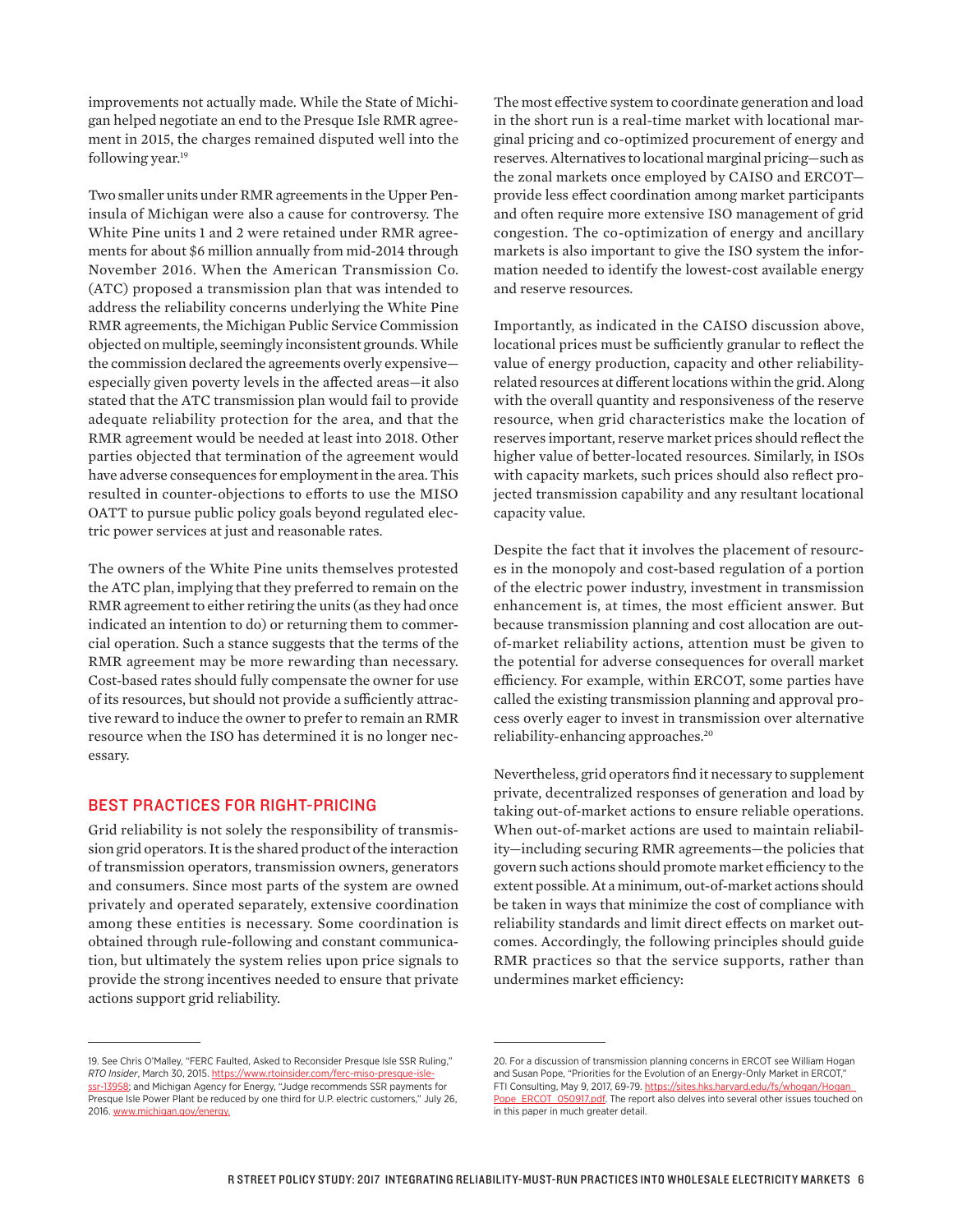#### Pricing rules should reflect resource shortages

By entering into an RMR agreement, the ISO at least implicitly acknowledges a shortage of sufficient market-supported resources to assure reliability. For this reason, ISO market prices should reflect the shortage of market-supported resources even as the RMR agreement temporarily supplies the reliability gap.<sup>21</sup> RMR policies should avoid price suppression effects and other adverse consequences in the ISO energy, ancillary service and capacity markets.

Accurate market prices are necessary both to coordinate supply- and demand-side actions in support of system reliability in the short run, and to provide efficient signals for market entry and exit in the long run. The more granular the pricing signal with respect to location, the more productive the market response can be. Similarly, the right prices – either energy price, ancillary services price, capacity market price or some combination thereof – should reflect the shortage in order to induce the more efficient and effective response.

#### RMR service rules should provide for transparency

RMR service is intended as a temporary means to secure system reliability while supporting the resource owner's stated intention to retire as promptly as possible. As a transmission support service, RMR agreements are appropriately paid on a cost-of-service basis. The high cost of traditional cost-ofservice ratemaking procedures generally leads to abbreviated proceedings, but shortcuts often result in the kinds of controversies discussed above. The difficulties of ratemaking procedures are compounded by the subject unit's prior service as a market-based resource, which lacks a book value established according to standard regulatory approaches.

When necessary costs include capital improvements, caution is necessary to avoid the creation of perverse incentives for owners of marginal resources. For example, an economically marginal unit that faces a significant capital expense to meet environmental standards, and that considers itself necessary for reliability reasons, may declare retirement in an effort to induce the ISO customers to fund the capital investment via an RMR agreement. Once the capital investment has been paid for, the owner may find it economical to return the unit to commercial operations. An owner allowed to execute such a maneuver has effectively socialized the costs of necessary capital improvements through the ISO OATT, to the disadvantage of its competitors.

Setting cost recovery and allocating the costs necessarily will involve trade-offs between the minimization of both the

cost of securing the necessary reliability services and interference with market outcomes. For example, it is possible that only a portion of a resource's potential output needs to be held online as reserve. To allow the remainder of the generator's capability to be offered as reserves or sold into energy markets would produce revenues that could offset the amount that requires cost-based recovery. However, as a result, competing resources that are capable of providing services may see their revenues reduced. It is likely that no simple rules will cover all cases, and the judgment of the ISO and regulators will be called upon.

#### RMR agreements should pass cost-benefit muster

At times, the reliability violations created by a proposed retirement are modest and the costs of retaining the resource under an RMR agreement would be large. In such cases, the ISO should be given wide latitude to develop alternatives to a costly RMR agreement, particularly when a durable alternative can emerge through market or transmission planning processes. As long as the violation of the reliability agreement is properly valued—including the appropriate reflection of the costs associated with potential involuntary loss of load—the ISO ought not be required to enter into an RMR agreement for which the costs of the agreement exceed the benefits of meeting the reliability standard.

ERCOT agrees in principle with this approach.<sup>22</sup> In a response to questions from the Public Utility Commission of Texas, ERCOT said it had engaged in discussions with stakeholders regarding the development of a reliable, but simplified probabilistic analysis that could be used in a benefitcost analysis. In March 2017, the Public Utility Commission of Texas proposed rule changes that, among other things, would allow ERCOT to assess the economic value of the reliability provided by RMR or RMR alternatives and the ability to decline to enter into an agreement based on the analysis.<sup>23</sup>

#### Cost-effective alternatives should be considered

Policies that govern resource retirement and the enactment of RMR agreements when necessary should be crafted in such a way so as to develop the most efficient and effective long-term response. When units can retire with relatively short notice to the market, it increases the difficulty for alternatives to the RMR agreement to be developed. At the same time, owners of economically challenged generating resources assert that an excessively long notice requirement

<sup>21.</sup> For an extended discussion of shortage pricing see Federal Energy Regulatory Commission, *Staff Analysis of Shortage Pricing in RTO and ISO Markets,* Staff Report, Docket No. AD14-14-000 (October 2014). [https://www.ferc.gov/industries/electric/](https://www.ferc.gov/industries/electric/indus-act/rto/energy-price-formation.asp) [indus-act/rto/energy-price-formation.asp](https://www.ferc.gov/industries/electric/indus-act/rto/energy-price-formation.asp).

<sup>22. &</sup>quot;ERCOT Reply Comments to Commission Staff's Questions and Strawman Proposal," Project No. 46369 Rulemaking Relating to Reliability Must-Run Service, Public Utilities Commission of Texas, Nov. 28, 2016, 7. [http://interchange.puc.state.tx.us/](http://interchange.puc.state.tx.us/WebApp/Interchange/Documents/46369_31_919987.PDF) [WebApp/Interchange/Documents/46369\\_31\\_919987.PDF](http://interchange.puc.state.tx.us/WebApp/Interchange/Documents/46369_31_919987.PDF).

<sup>23. &</sup>quot;Proposal for Publication of Amendment to §25.502 as Approved at the March 30, 2017 Open Meeting," Project No. 46369 Rulemaking Relating to Reliability Must-Run Service, Public Utilities Commission of Texas, March 30, 2017. [http://interchange.puc.](http://interchange.puc.state.tx.us/WebApp/Interchange/Documents/46369_51_934723.PDF) [state.tx.us/WebApp/Interchange/Documents/46369\\_51\\_934723.PDF.](http://interchange.puc.state.tx.us/WebApp/Interchange/Documents/46369_51_934723.PDF)